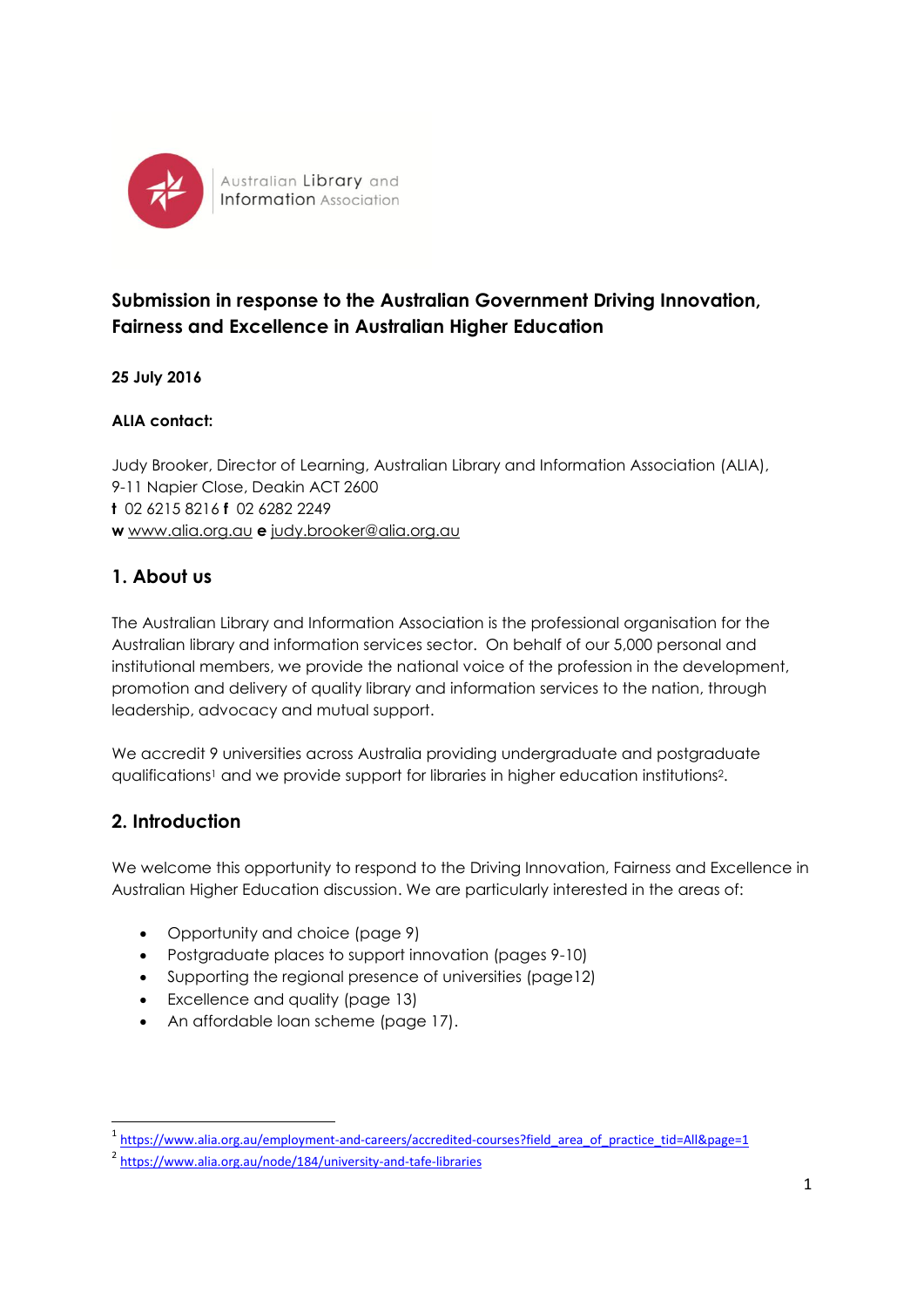#### **3. Postgraduate places to support innovation**

In library and information science (LIS) there is a high demand for Graduate Diploma or Masters qualifications, based on the intellectual rigour required from library and information professionals in the workplace. However, salary scales do not reflect the skill levels of graduates and postgraduates.

In our industry it is a traditional pathway to undertake a postgraduate qualification, often at the Post Graduate Diploma level, and progress to a Masters level. Study is often undertaken part time or associated with distance learning and it may take many years, far more than seven.

**Recommendation 1:** In the event of 'reforms to the allocation of and support for subsidised postgraduate places' to 'better target Commonwealth support to those postgraduate courses identified as delivering significant community benefit where private benefits may be more limited,' ALIA proposes that LIS courses should be included in this definition.

**Recommendation 2:** In the event of 'reforms to the allocation of and support for subsidised postgraduate places' to 'allocate additional places for skills-deepening qualifications consistent with the National Innovation and Science Agenda, for example in science, technology, engineering and mathematics', we would seek to have LIS included, given the important role library and information professionals play in areas as diverse as digital literacy and data management.

**Recommendation 3:** We do not support the introduction of time-limited Commonwealth subsidies as this could create a serious disincentive to many LIS workers improving their skills and it could discourage them from keeping up to date and making a commitment to continuing professional development.

#### **4. Supporting the regional presence of universities**

Library services are a vital component for all students and these services comprise a number of elements – well designed learning commons, with independent and group study spaces; an appropriate physical and electronic collection of journals, books, databases and other resources; technology access and support; an institutional repository for research; information skills training, copyright advice and reference inquiry assistance.

The physical facilities remain an important component and should receive continued investment. At the same time, digital innovation has led to enhanced opportunities for strengthening services to remote students, although there are issues arising from licensing agreements where content is provided to a distance education cohort.

Some steps have been taken by university libraries to work with public libraries to provide physical study spaces closer to home. In 2012, Open Universities Australia began trialling a strategy of developing partnerships with local libraries to promote them as places where online students can enhance their studies through access to technology, quiet study spaces and potential networking with other students. The OUA Connect pilot in NSW extended to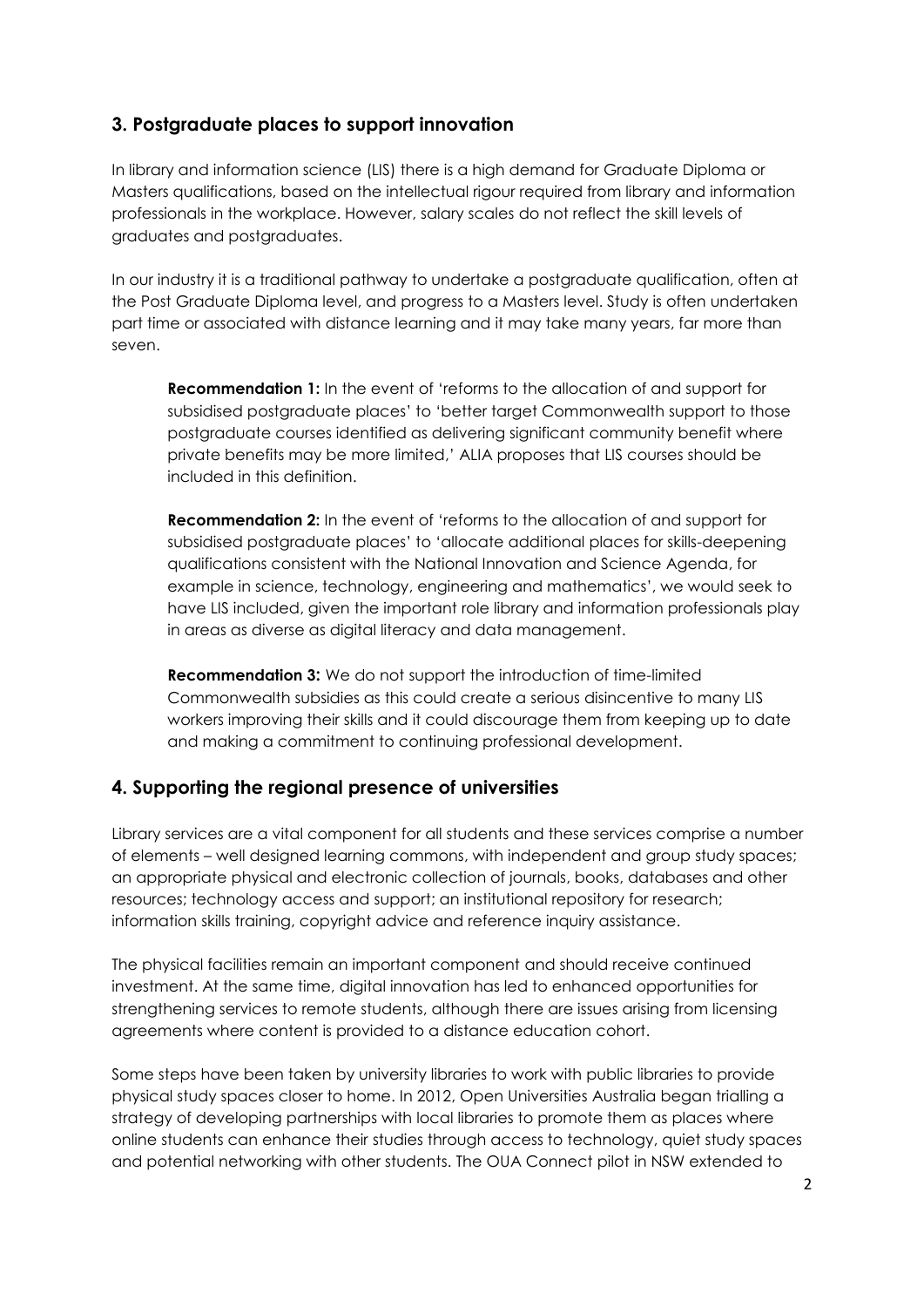other parts of Australia and has proved to be an effective method of engagement (example below).

**Recommendation 4:** When assessing 'alternative opportunities from collaboration or use of new technologies to cost effectively enhance access to higher education for students not living near established campuses', the potential of Australia's broader library network should be considered – primarily university and TAFE libraries, but also public, school and special libraries, as well as our National, State and Territory Libraries, with their extensive research collections.

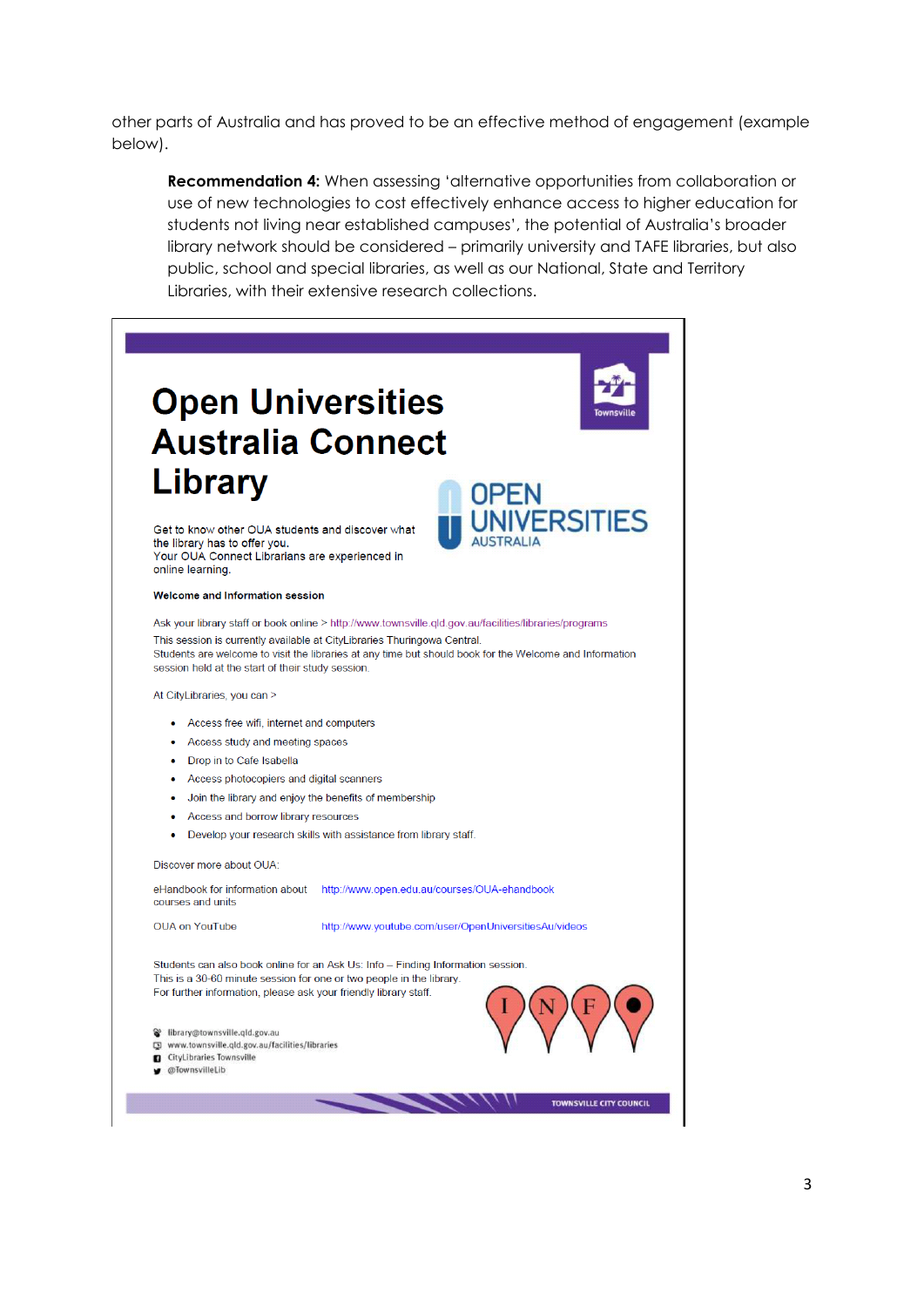### **5. Excellence and quality**

With the gap between university offerings in different countries narrowing, as nations compete for overseas students, the value of quality campus libraries and library services for remote users has been underestimated as an attraction and a potential element of the decision-making process. International students are some of the biggest users of library study spaces. Physical libraries also increasingly act as a hub for learner-centred services. Showcase libraries are a highly visible symbol, clearly demonstrating the investment institutions are making in learning outcomes for students.

While supporting innovation, we are concerned about the concept of "flagship courses". Creating a two tier system of higher education course development could, over time, reduce fairness in the higher education system and erode the pursuit of excellence. The attraction of higher fees for institutions could lead to the development of flagship courses over and above those needed for social and economic good, by creating a distorting lever in the development of future areas of teaching and research. This would also further disadvantage regional universities that would not have the capability to match urban university flagship fees.

The introduction of a household income test for HELP repayments may, at first glance, seem to support equity yet it actually has a strong likelihood of entrenching disadvantage. For example, this process could seriously affect the LIS workforce that relies on older and second career entrants. Potential LIS workers could have their ability to choose a higher education pathway and become financially independent restricted by the higher earning capacity of their partner. This change could have much wider social implications and would need an evidence based assessment of the repercussions for female students in particular.

We believe it would be very short sighted and contrary to the goal of innovation, to restrict access by the best and brightest to a course because of an inability to pay a fee.

**Recommendation 5:** We propose that the Australian Government actively encourage institutions to use flagship library premises and library resources as part of their national and international competitive edge.

**Recommendation 6:** We do not support the introduction of a new class of "Flagship" Courses" with a different fee structure. Educational opportunity and attainment should always be based on intelligence and capability and not on ability to pay fees.

**Recommendation 7:** We do not support the introduction of a household income test for HELP repayments without an evidence based assessment of the impact on all student cohorts.

#### **6. Summary of recommendations**

ALIA makes seven recommendations in response to the Australian Government Driving Innovation, Fairness and Excellence in Australian Higher Education paper: